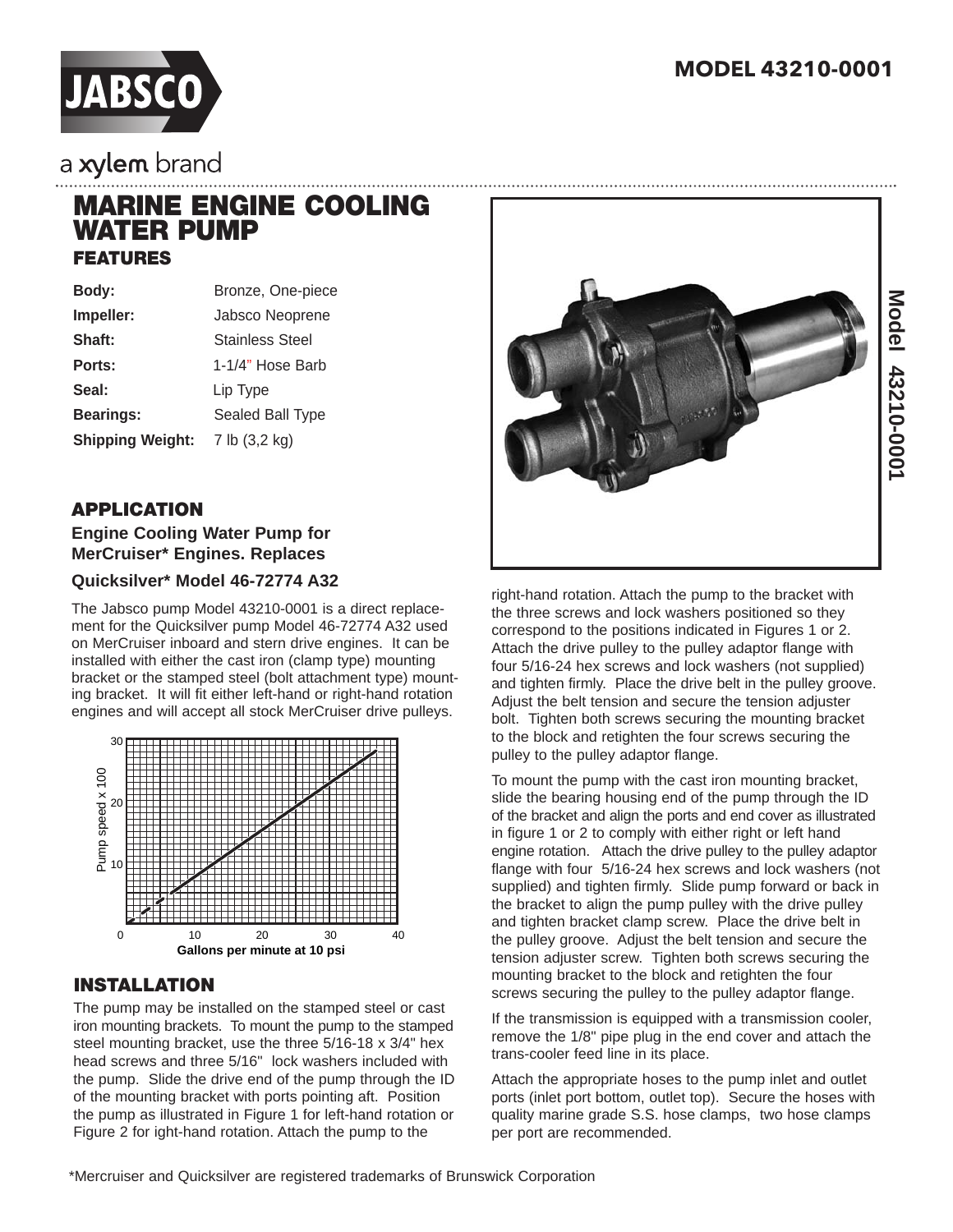#### **SERVICE**



**! W ARNING Flood hazard. Before performing any service, close all waste system seacocks. Failure to do so can result in flooding which can cause loss of property and life.** 

If the pump end cover is accessible, it may be possible to change the impeller without removing the pump from its mounting bracket. If there is only limited access to the pump or if more than just an impeller replacement is required, it is best to remove the pump from its mounting.

To do this, loosen (but do not remove) the four screws that secure the pulley to the pulley adaptor. Loosen (but do not remove) the two screws which secure the mounting bracket to the engine block and the belt tension arm screw. Remove the drive belt from the pulley, then remove the four pulley retention screws and the pulley. Loosen the hose clamps that secure the hoses to the pump ports and remove the two hoses from the ports.

On stern drive engines, immediately plug the inlet hose with a 1-1/4" dowel to prevent flooding. Some residual water will run out of the hoses but it should not exceed one or two gallons. If the pump is installed with a stamped steel mounting bracket, remove the three pump mounting screws and slide the pump out of the bracket. If the pump is installed with a cast iron (clamp type) mounting bracket, loosen the clamp screw and slide the pump out of the bracket. It may be necessary to very gently spread the clamp halves apart as the pump is pulled from the bracket.

#### **DISASSEMBLY**

Remove the five screws which secure the end cover to the pump and remove the end cover and gasket. With a pair of pliers grasp the hub of the impeller and, using a rotary motion, pull it from the impeller bore. NOTE: The Jabsco replacement impeller is supplied with one thick end cover gasket and three thin body gaskets. When installing the impeller in a Jabsco pump, use the single thick gasket and discard the three thin gaskets. Remove the cam retention screw and the cam. Remove the wearplate from the bottom of the impeller bore.

With this pump it may be possible to remove the seal without removing the pump shaft . The seal is lightly pressed into an O-ring installed in the seal mounting bore and usually can be pulled out through the front of the pump using a piece of hooked wire or an O-ring removal tool. The seal O-ring can then be removed the same way. If attempting to remove the seal in this manner, use extreme care not to scratch the shaft in the area of the seal. If the shaft becomes scratched it will need to be replaced in order for the new seal to function properly.

Another method of removing the seal is to remove the shaft/bearing assembly from the body and push the seal out from the drive end of the pump. To do this, remove the pulley adaptor lock nut and alignment collar. Pull the pulley adaptor off the shaft and remove the adaptor drive key. Remove the bearing retaining ring, at the drive end of the pump and from the impeller end of the pump press the shaft/bearing subassembly out of the body. The seal can then be pushed out of the seal mounting bore by inserting a 7/8" drift or dowel through the bearing bore to push the seal out of the seal mounting bore. Remove the seal O-ring from the O-ring groove.

The O-ring located next to the bearing nearest the impeller end of the shaft serves as a water slinger and may be removed if desired. If necessary, the shaft may be pressed out of the shaft bearings. Take care to support the bearings' inner race while pressing the shaft out of the bearing. The bearing locator retaining rings may be removed from the shaft.

Clean and inspect all parts for wear. If the cam has wear grooves on it which can be easily felt with your fingernail, it should probably be replaced. If the wearplate has wear grooves it should be reversed when installed or replaced. If the pump end cover has significant wear grooves it should be replaced. Wear to any of the forementioned parts will reduce the pump's primeability. If the shaft has a wear groove where the seal rides which can be easily felt with your fingernail, the shaft should be replaced to ensure the new seal will function properly. Rotate the bearings' outer races to ensure they rotate smoothly. If they grind, wobble or hang-up, the bearings should be replaced.

#### **ASSEMBLY**

If the bearing locator retaining rings were removed, re-install them. If the shaft bearings were removed or replaced, press the shaft into the bearings while taking care to provide support for the bearings' inner race.

Position the slinger O-ring next to the bearing nearest the impeller end of the shaft. Install the seal O-ring in the O-ring groove inside the seal mounting bore. Press the shaft/bearing subassembly into the pump body. Install the bearing retaining ring in the retaining ring groove ensuring it is properly seated all around. Install the pulley adaptor drive key in the shaft keyway and slide the pulley adaptor onto the shaft. Position the alignment collar on the threaded shaft end and secure the adaptor and collar with the lock nut. Slide the seal over the shaft with the lip pointing towards the end cover end of the pump and press it into the O-ring in the seal bore. Drop the wearplate into the impeller bore ensuring the notch in the wearplate aligns with the locator pin (centered in cam area) in the body. Apply a small amount of sealer to the top of the cam and install it in the body securing it in place with the cam screw. With a rotary motion, push the impeller into the impeller bore until the flat in the impeller insert aligns with the flat of the shaft and push the impeller completely into the pump. Position the end cover gasket on the pump. Align the end cover with the body and secure it in place with the five end cover screws and flat washers. Torque screws to 75-80 in. lbs. Re-install the pump per the Installation Instructions. When the pump is installed with the belt properly tensioned, torque the pulley adaptor lock nut to 33-36 ft. lbs.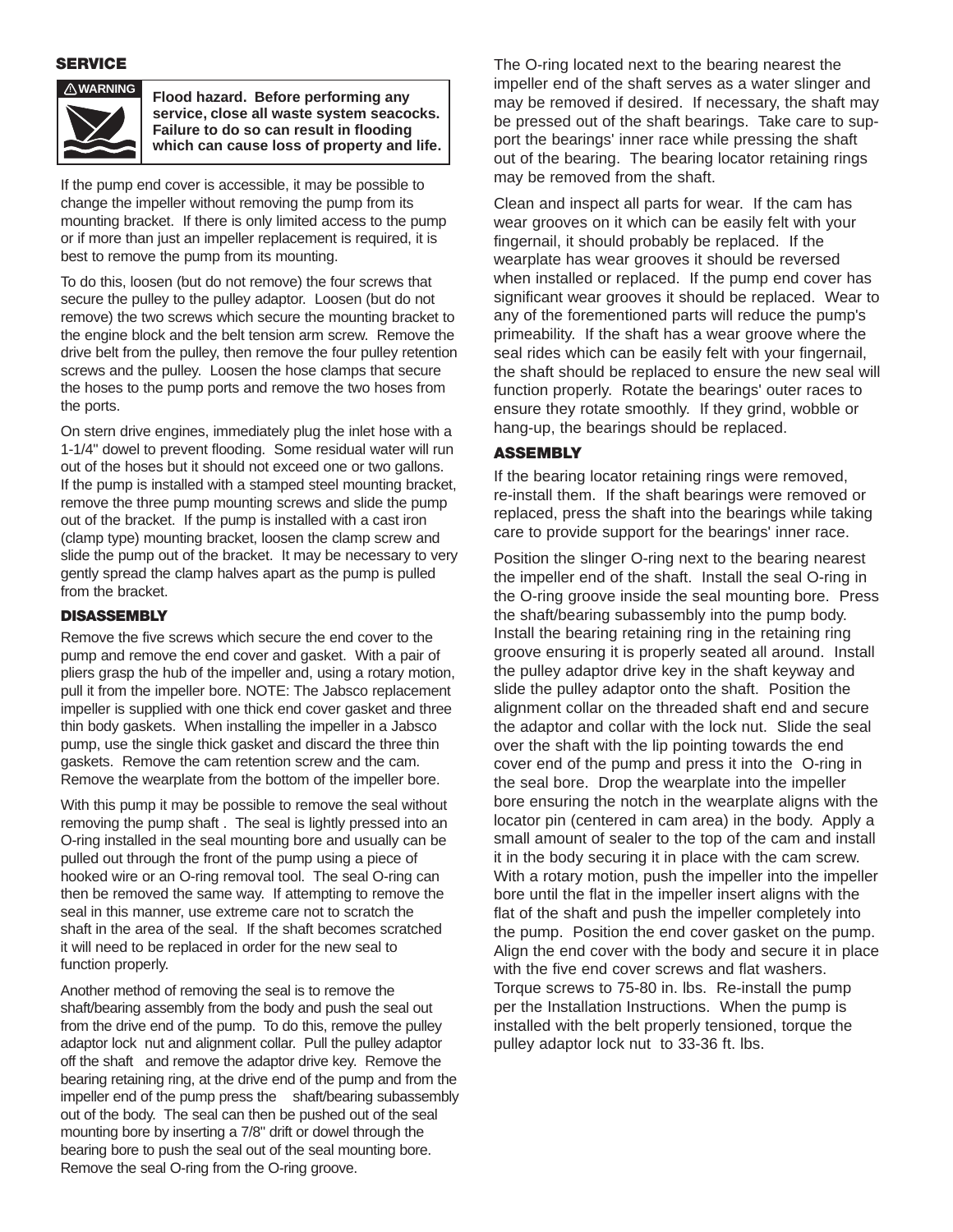

### **IMPORTANT SERVICE NOTES**

**NOTE 1 •** When replacing a straight shaft with two retaining rings that position the bearings (used in pumps built prior to 1997), order shaft kit 43207-1000 that includes a new style shaft with raised shoulder to position the bearings and a new style 1-5/16" long pulley adaptor.

**NOTE 2 •** When replacing a short 3/4" long pulley adaptor on pumps made prior to 1997 that were fitted with a straight shaft having two retaining rings that position the bearings, order shaft kit 43207-1000 that includes a new style shaft with raised shoulder to position the bearings and a new style 1-5/16" long pulley adaptor.

If replacing a 3/4" long pulley adaptor that is spaced away from the rear shaft bearing with a 9/16" long spacer, order part number 43204-1001, which is the new style 1-5/16" long pulley adaptor and discard the spacer.

| Key             | Part<br><b>Number</b> | <b>Description</b>                 | Quantity  |
|-----------------|-----------------------|------------------------------------|-----------|
| 1               | 92650-0120            | Pipe Plug 1/8"                     |           |
| 2               | 18753-0314            | Screw, 1/4-20 x 7/8" S.S. Hex Head | 5 Per Kit |
| 3               |                       | Washer, 1/4" S.S. Flat             | 5 Per Kit |
| $\overline{4}$  | 43208-1000            | <b>End Plate</b>                   |           |
| $5^\star$       | 43205-1000            | Gasket                             |           |
| $6*$            | 17954-0001            | Impeller                           |           |
| $\overline{7}$  | 43176-1000            | Cam                                | 1 Per Kit |
| 8               |                       | Screw, Cam, 1/4-20 x 1/2"          | 1 Per Kit |
| 9               |                       | Wearplate                          | 1 Per Kit |
| $10*$           | 18753-0328            | Seal                               |           |
| $11*$           | 92000-0540            | $O$ ring                           |           |
| 12 <sup>2</sup> | 43209-1000            | <b>Body</b>                        |           |
| 13              | 92000-0120            | Slinger (O ring)                   |           |
| 14              | 18753-0318            | <b>Bearings</b>                    | 2 Per Kit |
| 15              | 43207-1001            | Shaft (See NOTE 1)                 |           |
| 16              | 18753-0591            | Key                                |           |
| 17              | 18753-0323            | <b>Retaining Ring</b>              |           |
| 18              | 43204-1001            | Adaptor, Pulley (See NOTE 2)       |           |
| 19              | 18753-0319            | Alignment Collar                   | 1 Per Kit |
| 20              |                       | Lock Nut, 3/8-24                   | 1 Per Kit |
|                 | 90196-0001            | Service Kit*                       |           |

\* Parts supplied in Service Kit.